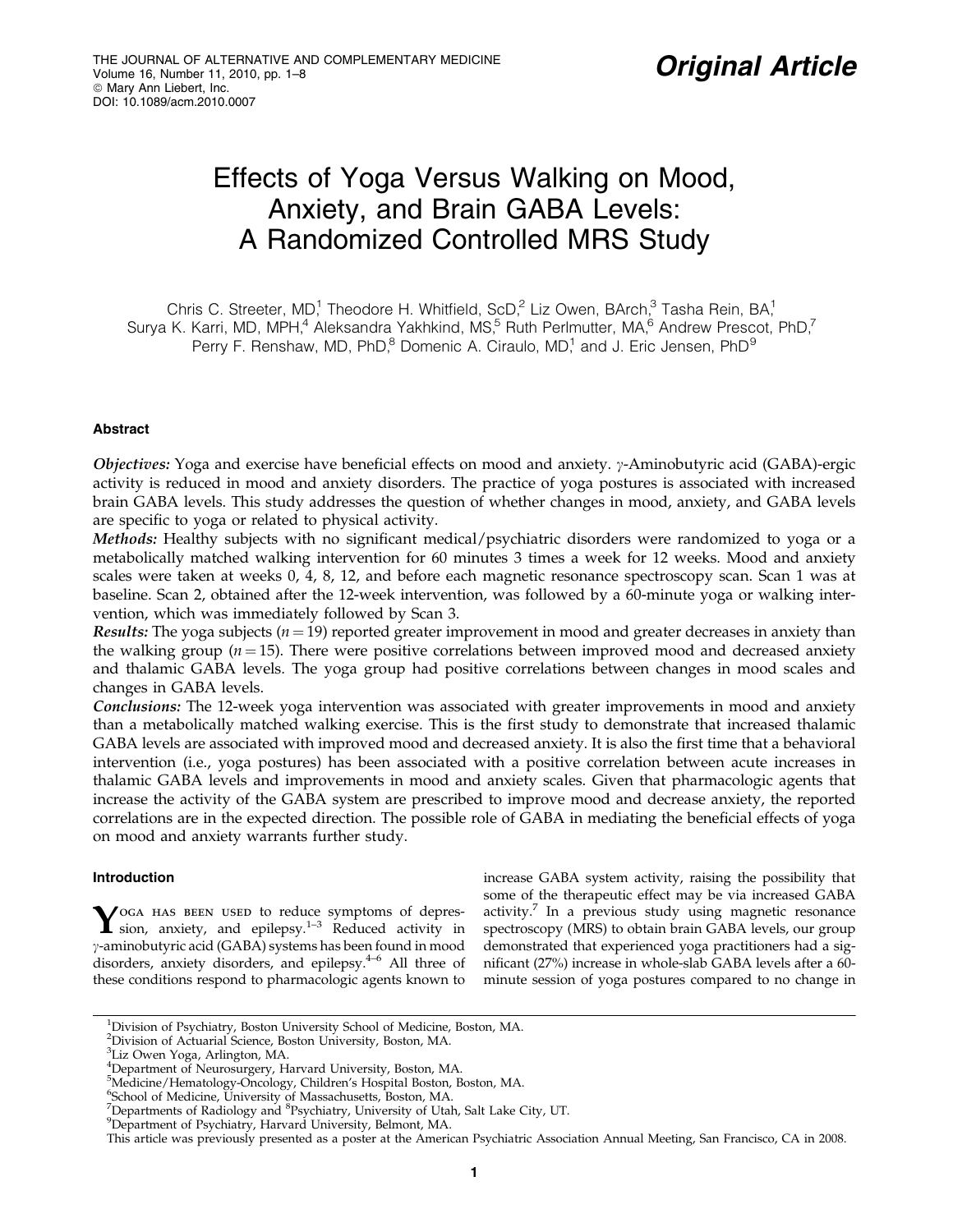GABA levels in controls after a 60-minute reading session.<sup>8</sup> These findings raise the question of whether the associated increase in GABA levels was specific to yoga or related to physical activity in general.

There is a large body of research on the beneficial effects of exercise on depression and anxiety.<sup>2,9,10</sup> The results of exercise as a treatment for mild to moderate depression compare favorably to psychotherapy and pharmacologic treatment, supporting the contention that a behavioral intervention can have an effect similar to a pharmacologic intervention on  $mod.<sup>11</sup>$ 

This study extends the findings of self-reported mood changes by exploring a possible mechanism: changes in thalamic GABA levels measured on MRS. This study was designed to correlate changes in mood, anxiety, and brain GABA levels, and to determine whether such changes are specific to a practice of yoga postures or whether they occur in a metabolically matched walking intervention. We hypothesize that improvement in mood scores correlate positively with GABA levels, while anxiety scores will correlate negatively with GABA levels.

# Materials and Methods

Subjects were recruited from the community by newspaper ads, flyers, and the Internet. Screening interviews and written informed consent were obtained at Boston University School of Medicine General Clinical Research Unit. Eligible subjects were randomized in permuted blocks ( $n = 4$ ) to a 12week intervention of either Iyengar yoga or walking for three 60-minute sessions per week, with a maximum of 36 sessions. All subjects had three MRS scans: Scan 1 at baseline; Scan 2 after their 12-week intervention; immediately after Scan 2, all subjects completed a 60-minute yoga or walking intervention, depending on group assignment, which was immediately followed by Scan 3.

Participants were 18–45 years old with no current Axis I diagnosis. Nonpsychoactive medications were allowed if the subject had been on a stable dose for at least 1 month with no anticipated changes during the study. The following items were exclusionary: any yoga practice in the previous 3 months, or a lifetime history of one yoga session/week for  $\geq$ 4 weeks; current participation in psychotherapy, prayer groups, or any mind–body disciplines; a neurological disorder or medical condition that would compromise subject safety or scan data; treatment within the previous 3 months with medications that might affect the GABA system; use of tobacco products (known to affect GABA levels) $^{12}$ ; alcohol consumption >4 drinks/day; and contraindication to magnetic resonance evaluation.

The following instruments were used for screening: the Structured Clinical Interview for Diagnostic and Statistical Manual of Mental Disorders IV to identify Axis I Disorders<sup>13</sup> and the Time Line Follow Back to assess alcohol consumption.<sup>14,15</sup> Two (2) reliable and valid psychologic scales were selected to monitor the effects of the interventions on mood and anxiety over time. Mood was assessed with the Exercise-Induced Feeling Inventory (EIFI), which has four subscales: Positive Engagement, Revitalization, Tranquility, and Physical Exhaustion.<sup>16</sup> Anxiety was assessed with the State scale of the Spielberger State–Trait Anxiety Inventory (STAI).<sup>17</sup> The EIFI and STAI-State were given before each scan, prior to the first intervention session (week 0), and after completion of sessions at weeks 4, 8, and 12.

Metabolic equivalents (METs) are used to rate and compare the physical demands of various activities.<sup>18</sup> The American College of Sports Medicine list of metabolic equivalents was consulted to match the 60-minute Iyengar yoga intervention with a 60-minute walking intervention at 2.5 miles per hour (mph) on a flat surface rated at 3.0 METs. During the intervention, the Physical Activity Recall (PAR), a valid and widely used instrument, was used to convert each subject's weekly physical activity outside of the intervention into a METs score.19,20 For each group, the mean weekly PAR METs scores was computed.

Certified Iyengar yoga instructors taught the yoga interventions, which were monitored by the Principal Investigator to ensure consistency in presentation of weekly posture sequences. Written lists of the weekly sequences and pictures of the postures were given to the subjects.<sup>21</sup> After  $4$  weeks of instruction, subjects were encouraged to practice at home. The intrascan yoga sequence was taught in class and monitored by research staff during Imaging Session II. The structure of the walking intervention was designed to be similar to that of the yoga intervention, with weekly group sessions in which subjects walked around the gym perimeter at 2.5 mph for 60 minutes. The intrascan walking session was done on a treadmill set to 2.5 mph with 0 incline. This design controlled for group effects and interaction time with research staff.

#### Imaging

Subjects were scanned on a 4-Tesla full-body MR scanner (Varian/UnityInova, Varian Inc., Palo Alto, CA) at Mclean Hospital in Belmont, MA. Scout images confirmed optimal positioning. After global shimming on unsuppressed water, T1-weighted anatomical images were taken in sagittal and axial planes [echo time (TE)/repetition time (TR) = 6.2 seconds/11.4 milliseconds, field-of-view =  $22\times22\times8$  cm (sagittal) and  $22 \times 22 \times 16$  cm (axial), readout duration = 4 ms, receive bandwidth =  $\pm 32$  kHz, in-plane matrix size =  $128\times256\times16$ (sagittal) and  $256\times256\times64$  (axial), in-plane resolution =  $0.94\times1.9\,\text{mm}$  (sagittal) and  $0.94\times0.94\,\text{mm}$  (axial), readout points  $= 512$ , slice-thickness  $= 2.5$  mm, flip-angle  $= 11^{\circ}$ ].

In our previous study, a post-hoc regional analysis that used multivoxel spectroscopic imaging showed that the greatest increase in GABA levels after the yoga intervention was in the thalamus.<sup>8</sup> The selection of the left thalamus was based on evidence that the left side has greater parasympathetic innervations and that GABA levels are lower in the left thalamus in post-traumatic stress disorder subjects. $22,23$  For this study, an algorithm was developed to position a  $2\times2\times3$ cm voxel over the left thalamus. Proton spectroscopy implemented a MEGAPRESS [MEscher-GArwood Point-Resolved Echo Spectroscopy Sequence] difference-editing sequence specifically tuned for GABA.<sup>24</sup> Manual voxel shimming yielded global water-line widths ranging from 8 to 15 Hz. The MEGAPRESS sequence collected 68-millisecond echo-time spectra in an interleaved fashion where the GABA editing pulse was applied on every second transient. Additional MEGAPRESS acquisition parameters were:  $TR = 2$  seconds, spectral-bandwidth  $= 2$  kHz, readout-duration  $= 512$ milliseconds, Number of Excitations (NEX) =  $384$ , and total scan duration  $= 13$  minutes.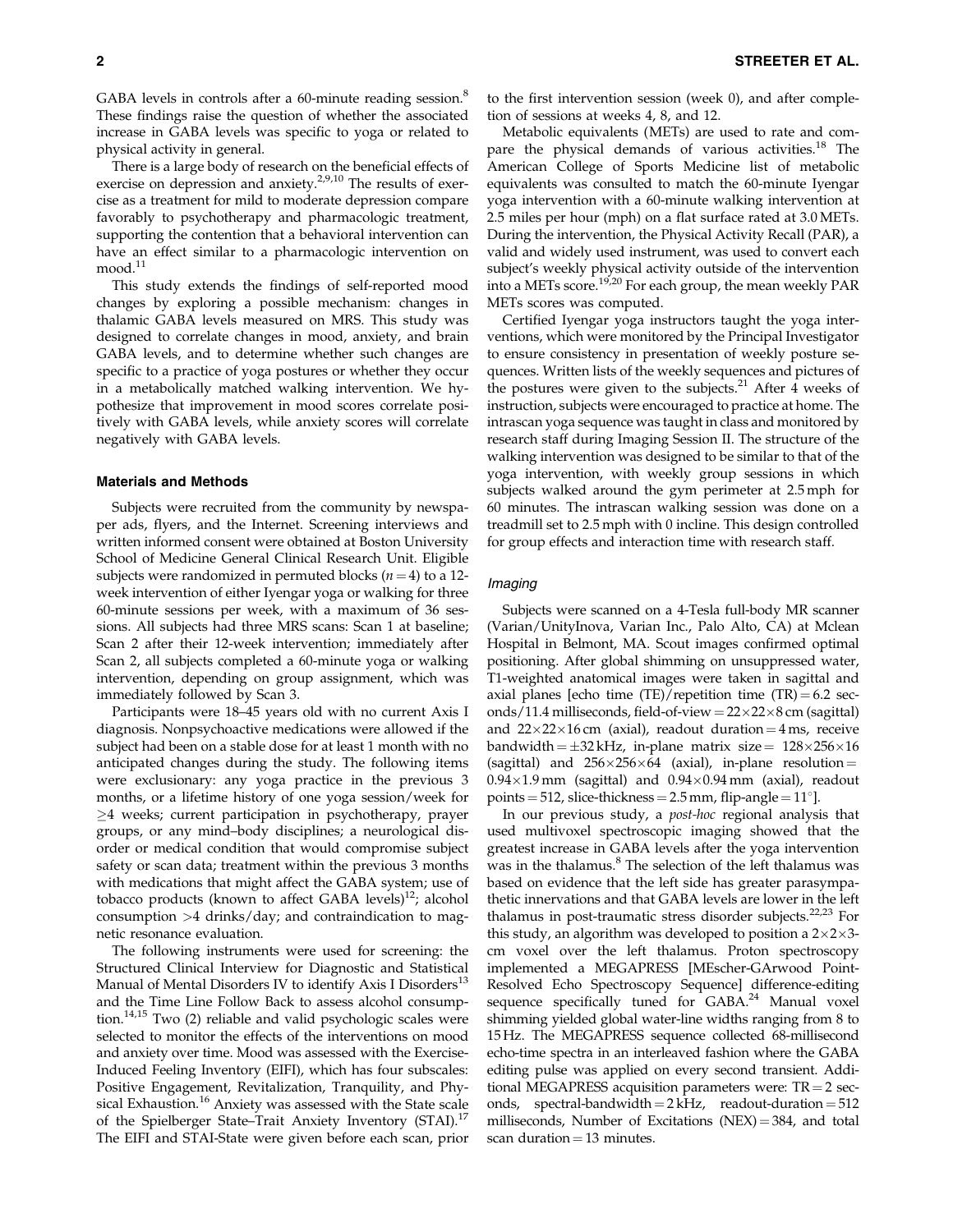

FIG. 1. Flow chart of subject recruitment through completion. GABA,  $\gamma$ -aminobutyric acid.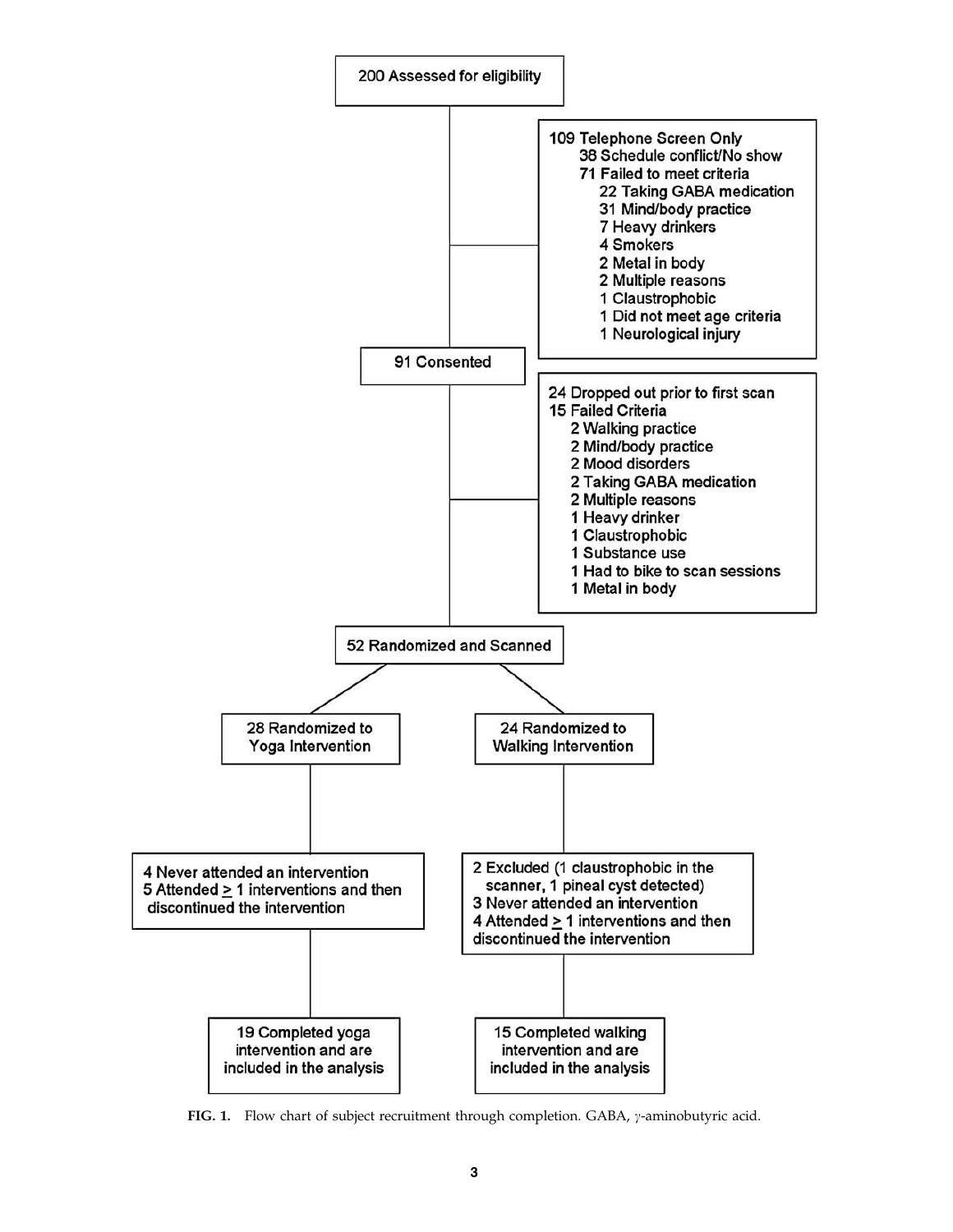|                                       | Yoga group<br>$(n=19)$ | Walking group<br>$(n=15)$ |         |    |      |
|---------------------------------------|------------------------|---------------------------|---------|----|------|
| Factor                                | $Mean \pm SD$          | $Mean \pm SD$             | t       | df | p    |
| Age                                   | $23.9 \pm 3.0$         | $25.6 \pm 4.9$            | $-1.25$ | 32 | 0.22 |
| Female                                | 11 $(58%)$             | 11 (73%)                  |         |    | 0.48 |
| Single                                | 18(95%)                | $12(80\%)$                |         |    | 0.30 |
| Years of education                    | $16.4 \pm 1.1$         | $16.7 \pm 1.4$            | $-0.74$ | 32 | 0.46 |
| Possible drinking days                | $91.6 \pm 6.9$         | $89.3 \pm 15.8$           | 0.56    | 32 | 0.58 |
| Actual drinking days                  | $14.8 \pm 15.5$        | $8.7 \pm 7.4$             | 1.41    | 32 | 0.17 |
| Heavy drinking days                   | $0.4 \pm 0.6$          | $0.4 \pm 0.7$             | 0.09    | 32 | 0.93 |
| Very heavy drinking days              | $0.0 \pm 0.0$          | $0.0 \pm 0.0$             |         | 32 |      |
| Total drinks                          | $23.8 \pm 22.4$        | $13.9 \pm 11.3$           | 1.57    | 32 | 0.13 |
| Average drinks/possible drinking days | $0.3 \pm 0.2$          | $0.2 \pm 0.1$             | 1.41    | 32 | 0.17 |
| Height (m)                            | $1.7 \pm 0.1$          | $1.7 \pm 0.1$             | 2.43    | 32 | 0.02 |
| Weight (kg)                           | $68.2 \pm 12.5$        | $65.6 \pm 10.9$           | 0.64    | 32 | 0.53 |
| Body-mass index                       | $22.5 \pm 2.9$         | $23.8 \pm 2.7$            | $-1.33$ | 32 | 0.19 |
| PARs (during 12-week intervention)    | $11.3 \pm 10.6$        | $24.8 \pm 22.90$          | 2.35    | 32 | 0.02 |
| PARs week prior to scan 2             | $8.5 \pm 16.1$         | $19.5 \pm 24.9$           | 1.57    | 32 | 0.13 |
| Attendance (of 36)                    | $23.4 \pm 7.5$         | $24.8 \pm 6.2$            | 0.59    | 32 | 0.56 |
| Home yoga sessions/week               | $0.9 \pm 1.0$          |                           |         |    |      |

Table 1. Demographics and Study Participation

SD, standard deviation; df, degrees of freedom; PAR, Physical Activity Recall.

In order to quantify GABA, the difference-edited spectra were processed and then fitted with LCModel using basis sets acquired at 4 T. A separate LCModel template was used to fit the unedited 68-milisecond subspectrum to obtain creatine (Cr). All fitted metabolite areas were normalized to the fitted Cr resonance from the 68-millisecond subspectrum. One (1) spectrum from the MEGAPRESS acquisition in the thalamus was excluded from analysis due to low signal-to-noise. GABA/Cr ratios are referred to as GABA levels. In order to ascertain the gray and white matter contribution to each voxel, the axial  $T_1$ -weighted images were segmented into gray matter, white matter, and cerebrospinal fluid compartments using the commercial software package FSL 4.1 (FMRIB Software Library; Analysis Group, FMRIB; Oxford, UK).

#### Statistical analysis

The primary outcome variables were mood scores, anxiety scores, and thalamic GABA levels. Continuous measures were summarized by means  $\pm$  standard deviations; withingroup comparisons were performed using paired t-tests, while between-group comparisons were performed using two-sample t-tests. Discrete measures were summarized by raw counts for numerators and denominators, as well as the associated percentages, and were compared by Fisher's exact test due to the limited sample size. Linear regression analysis was used to quantify the association between the primary outcome variables and potential predictor variables. In order to take into account within-subject correlations arising from repeated longitudinal measurements, generalized estimated equations (GEEs) were used to analyze within-group trends in mood and anxiety scores, as well as to perform betweengroup analyses.<sup>25,26</sup> All hypothesis tests were two-tailed and conducted at the  $\alpha = 0.05$  significance level. Confidence intervals were two-sided and were constructed with 95% confidence. Stata 10.0 (College Station, TX) was used for analysis.

## **Results**

#### Demographics and study participation

Thirty-four (34) subjects completed the study: 19 in the yoga group and 15 in the walking group (Fig. 1). There was no significant difference between groups for demographic or descriptive variables except for height, which although statistically significant due to a relatively small standard deviation was clinically not significant. There was no difference in demographics between study completers and dropouts,

Table 2. Generalized Estimated Equations Analysis of Mood and Anxiety Scales During Interventions

|                          | Yoga group |         | Walking group |          | Difference |      |          |         |      |
|--------------------------|------------|---------|---------------|----------|------------|------|----------|---------|------|
|                          | beta       | Z       |               | beta     | z          | D    | beta     | z       | p    |
| EIFI-Positive Engagement | 0.792      | 2.50    | 0.01          | $-0.450$ | $-0.93$    | 0.35 | 1.424    | 2.58    | 0.01 |
| EIFI-Revitalization      | 3.069      | 4.46    | ${<}0.001$    | 1.771    | 2.01       | 0.04 | 2.359    | 2.15    | 0.03 |
| EIFI-Tranquility         | 1.923      | 3.10    | 0.002         | $-0.226$ | $-0.28$    | 0.78 | 2.394    | 2.42    | 0.02 |
| EIFI-Physical Exhaustion | $-1.343$   | $-1.86$ | 0.06          | 0.931    | 0.99       | 0.32 | $-2.275$ | $-1.95$ | 0.05 |
| STAI-State               | $-4.517$   | $-2.11$ | 0.04          | 2.415    | 1.05       | 0.30 | $-6.088$ | $-1.93$ | 0.05 |

EIFI, Exercise-Induced Feeling Inventory; STAI, State–Trait Anxiety Inventory.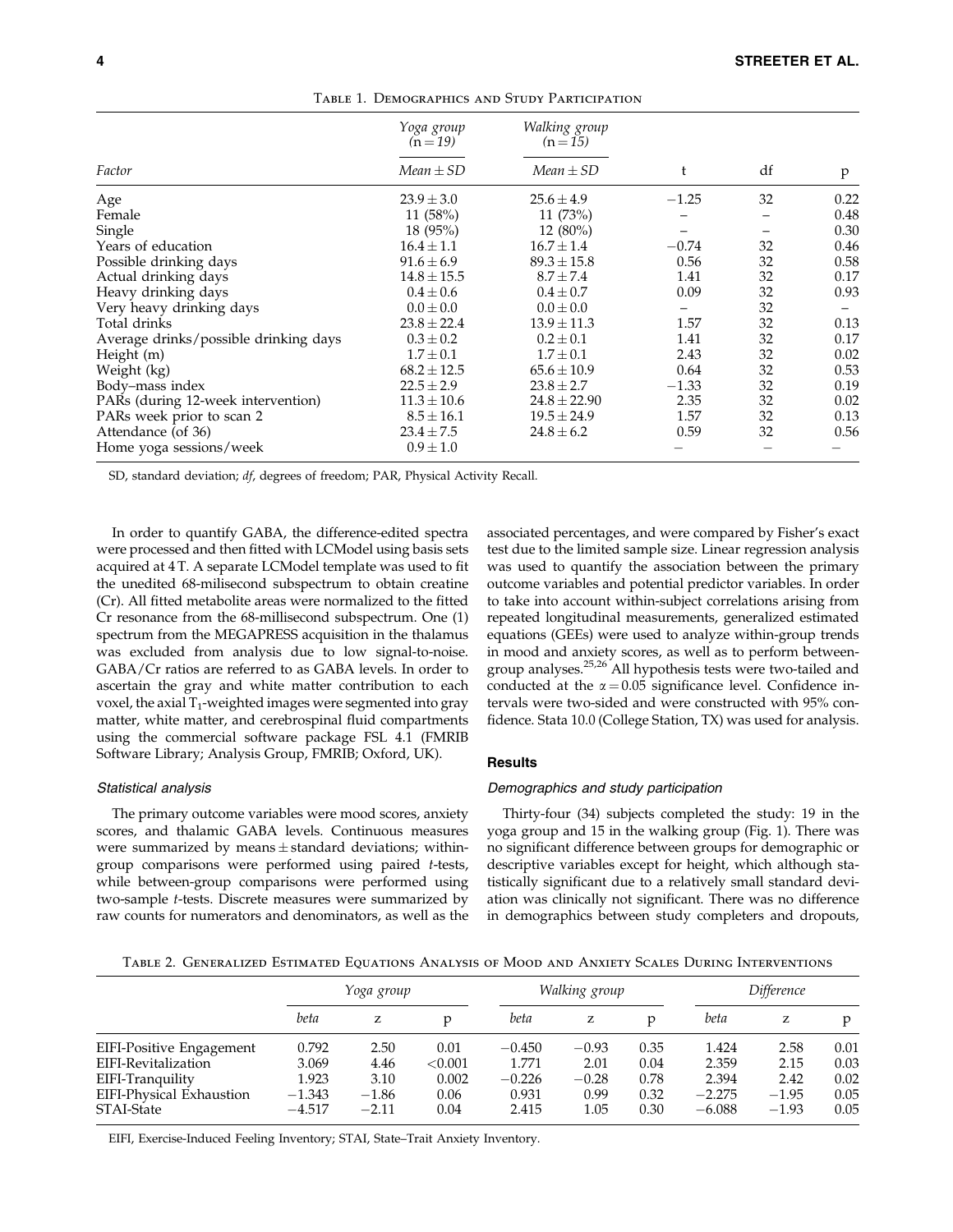

FIG. 2. Spectral data showing an increase in the area of the edited  $\gamma$ -aminobutyric acid (GABA) resonance doublet at 3.00 parts per million (ppm) from scan 2 to scan 3 for the left thalamic voxel in the yoga group. Glx, glutamate and glutamine complex; MRS, magnetic resonance spectroscopy; NAA, N-acetylaspartate; MM, macromolecules.

| TABLE 3. TONIC AND ACUTE CHANGES IN THALAMIC GAMMA-AMINOBUTYRIC ACID LEVELS |  |  |
|-----------------------------------------------------------------------------|--|--|
|                                                                             |  |  |

| Tonic         | Scan 1            | Scan 2            | (Scan 2–Scan 1)    |         | df | D    |
|---------------|-------------------|-------------------|--------------------|---------|----|------|
| Yoga group    | $0.065 \pm 0.020$ | $0.061 + 0.021$   | $-0.004 \pm 0.017$ | $-1.01$ | 18 | 0.33 |
| Walking group | $0.059 \pm 0.023$ | $0.060 \pm 0.014$ | $0.000 \pm 0.020$  | 0.04    | 14 | 0.97 |
| Acute         | Scan 2            | Scan 3            | (Scan 3–Scan 2)    |         | df |      |
| Yoga group    | $0.058 \pm 0.018$ | $0.067 \pm 0.019$ | $0.009 \pm 0.020$  | 1.80    | 17 | 0.09 |
| Walking group | $0.060 \pm 0.014$ | $0.059 \pm 0.019$ | $-0.000 \pm 0.017$ | $-0.10$ | 14 | 0.92 |

df, degrees of freedom.

Table 4. Significant Correlations of Thalamic Gamma-Aminobutyric Acid Levels with Mood and Anxiety Scores

|                                                                                        | Scan(s) | rho     |      | df | p     |
|----------------------------------------------------------------------------------------|---------|---------|------|----|-------|
| Correlation of thalamic GABA levels with mood and anxiety scores                       |         |         |      |    |       |
| Whole group                                                                            |         |         |      |    |       |
| Revitalization                                                                         |         | 0.38    | 2.32 | 32 | 0.03  |
| Tranquility                                                                            |         | 0.50    | 3.27 | 32 | 0.003 |
| Tranquility                                                                            |         | 0.47    | 3.01 | 32 | 0.005 |
| STAI-S                                                                                 |         | $-0.35$ | 2.11 | 32 | 0.04  |
| STAL <sub>S</sub>                                                                      |         | $-0.41$ | 2.46 | 30 | 0.01  |
| Correlation of changes in thalamic GABA levels with changes in mood and anxiety scores |         |         |      |    |       |
| Yoga group                                                                             |         |         |      |    |       |
| Revitalization                                                                         | $2 - 1$ | 0.78    | 5.14 |    | 0.001 |
| Tranquility                                                                            | $2-1$   | 0.50    | 2.38 |    | 0.03  |
| STAI-S                                                                                 | $2-1$   | $-0.50$ | 2.38 | 17 | 0.03  |
| Tranquility                                                                            | $3-2$   | 0.56    | 2.70 | 16 | 0.01  |

GABA, y-aminobutyric acid; df, degrees of freedom; STAI, State-Trait Anxiety, Inventory.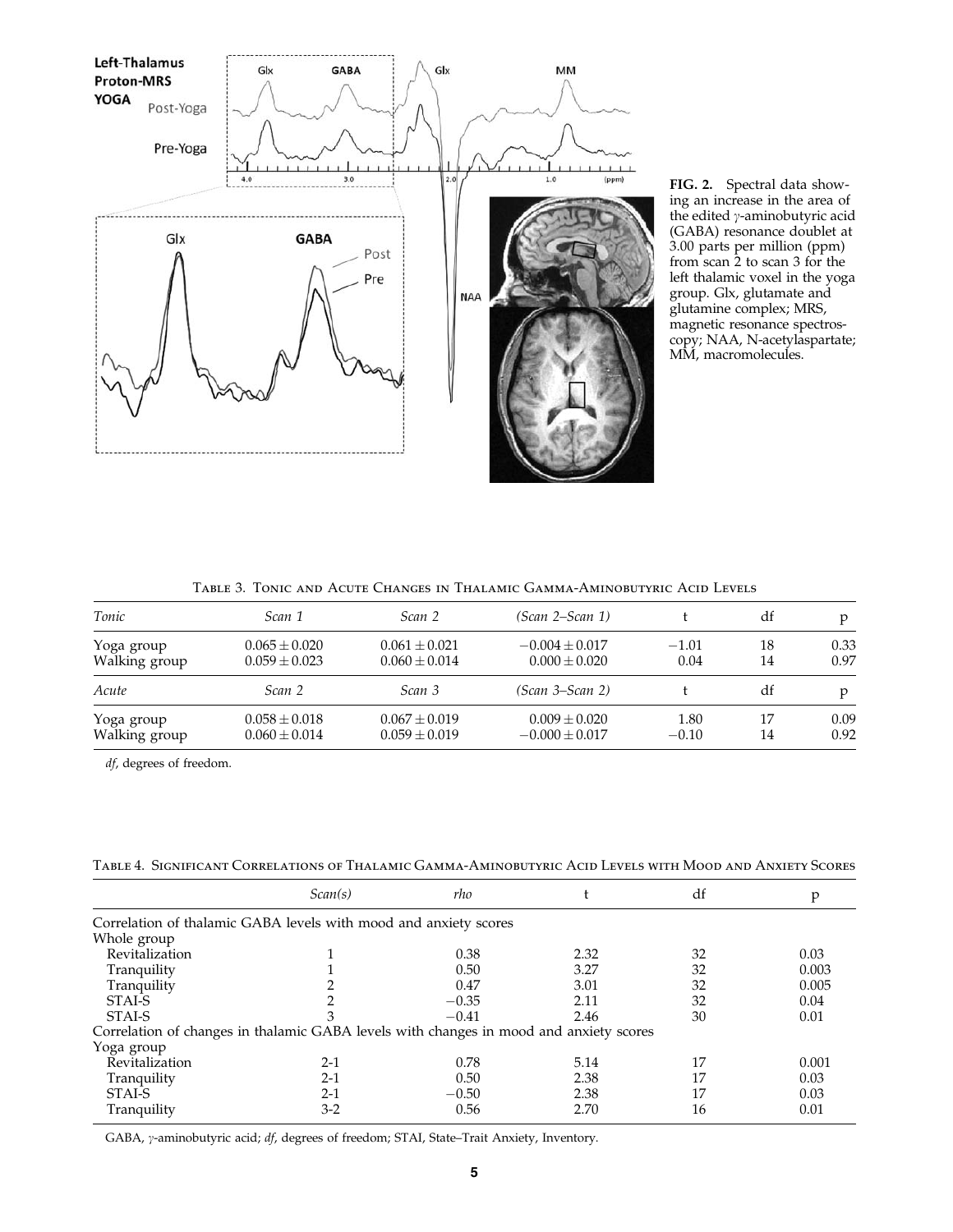with dropouts equally divided between interventions (Table 1). The means for the weekly PAR METs during the 12-week intervention showed the walking group to have a significantly greater level of activity outside the intervention than the yoga group ( $p = 0.02$ ); however, there was no difference between groups in activity levels on the week before Imaging Session II. Out of 36 sessions, each group attended about two thirds, with the yoga group reporting about one session a week at home.

#### Analysis of mood and anxiety scales and GABA levels

The following analyses were done with statistically significant findings reported in the tables: (1) a GEE model for changes in mood and anxiety scores for each group at weeks 0, 4, 8, and 12; (2) tonic changes in GABA levels were assessed over the course of the intervention by subtracting Scan 1 from Scan 2 values, while acute changes associated with the intrascan session were assessed by subtracting Scan 2 from Scan 3 values; (3) tonic and acute changes in GABA levels; (4) correlations of mood and anxiety scores with GABA levels for each scan; (5) correlations of tonic (Scan 2–1) and acute (Scan 3–2) changes in mood and anxiety scores with tonic and acute changes in GABA levels.

In the three ''positive'' subscales of EIFI (Positive Engagement, Revitalization, and Tranquility), an increase in score indicates improved mood. In the two "negative" scales, the STAI-State and EIFI-Physical Exhaustion, an increase in score indicates increased anxiety and physical exhaustion, respectively. Inverse associations (-beta), with the negative scales, indicate decreased anxiety in the within-group analysis and greater decrease in anxiety for the yoga group in the between-group analysis.

In the GEE analysis, the yoga group showed increased scores over the course of the intervention in the three positive EIFI subscales (Positive Engagement, Revitalization, and Tranquility), while the walking group showed an increase in the EIFI-Revitalization subscale. The yoga group showed a decrease in the STAI-State score, indicating decreased anxiety. The between-group analysis showed the yoga group to have greater increases in all positive scales and greater decreases in all negative scales compared with the walking group, indicating improved mood, decreased anxiety and decreased exhaustion (Table 2).

Tonic changes in mean mood scores showed significant increases in the yoga group for Revitalization  $(1.8 \pm 2.5,$  $t = 3.21$ ,  $df = 18$ ,  $p = 0.005$ ). Acute changes in mean scores indicated significant increases in the yoga group for Revitalization (2.5 ± 2.7,  $t = 4.12$ ,  $df = 18$ ,  $p < 0.001$ ) and Tranquility  $(2.0 \pm 1.8, t = 4.77, df = 18, p < 0.001)$ , and significant decrease in the STAI-State  $(-5.2 \pm 5.5, t = -4.05, df = 17,$  $p < 0.001$ ). There were no significant tonic or acute changes detected in the walking group.

Analysis of the gray matter/white matter ratio in the thalamic voxel was done for each of the three scans. There was no difference in the average gray matter/white matter ratio among the three scans for the thalamus ( $F = 0.11$ ,  $df = 2$ ,  $p = 0.90$ ), indicating consistent repositioning of the voxel over the same anatomical region for each scan. There was no difference between the yoga and walking group in baseline GABA levels ( $t = 0.73$ ,  $df = 32$ ,  $p = 0.47$ ). There were no significant changes in tonic GABA levels in either group. There was a nearly significant increase in acute thalamic GABA levels in the yoga group  $(0.009 \pm 0.019, t = 1.80, df = 17,$  $p = 0.09$ ) (Fig. 2 and Table 3).

Whether thalamic GABA levels correlate with improved mood or decreased anxiety is a general question, independent of group assignment. Therefore, the correlation of mood and anxiety scores with GABA levels was done for the whole group. There were significant positive correlations of GABA levels with Revitalization and Tranquility scores and a negative correlation with the STAI-State scores (Table 4).

In the yoga group, for the tonic condition, there were positive correlations of changes in mood and anxiety scores with changes in mean GABA levels for Revitalization and Tranquility scores and a negative correlation with the STAI-State, while in the acute condition there were positive correlations with Tranquility scores (Table 4).

Women ( $n = 22$ ) used an approved method of birth control and had negative urine pregnancy tests prior to each imaging session. Because decreases in GABA levels occur during the follicular phase, women were scheduled for scanning in the nonluteal stage defined by a serum progesterone <3.0 ng/mL.<sup>27</sup> All women, except 1 using hormonal contraception and assumed to be in the nonluteal stage, had progesterone levels drawn before each imaging session. Serum progesterone levels were <2.0 ng/mL for all but four samples. Two  $(2)$  women had levels  $\langle 5.2 \text{ ng/mL}$  for imaging session I. For imaging session II, serum progesterone levels were 20.2 ng/mL for 1 subject in the walking group, and 17.3 ng/mL for one subject in the yoga group, consistent with the luteal phase that is associated with higher GABA levels. Increases in GABA levels due to the luteal phase during imaging session II would have made tonic increases easier to detect, yet there was no significant increase in tonic GABA levels for either group. In the previous study, in the yoga group, menstrual stage did not affect increases in GABA levels. Accordingly, the luteal levels of progesterone for imaging session II should not have affected the detection of acute changes.

#### **Discussion**

In this study, the yoga intervention was associated with greater improvements in mood and decreases in anxiety in the tonic, acute and intervention analyses compared to the metabolically matched walking intervention, suggesting that the effect of yoga on mood and anxiety is not solely due to the metabolic demands of the activity. In our prior study, significant acute increases in brain GABA levels immediately after a yoga session were recorded. The current study found near-significant acute increases, but stable tonic levels during the 12-week yoga intervention. These observations are consistent with a time-limited effect of the yoga intervention on thalamic GABA levels. The lack of tonic changes in this study, and the lack of baseline differences between the experienced yoga practitioners and controls in the prior study, suggest that tonic GABA levels are stable in subjects screened to exclude low GABA states.

The whole group analysis of the correlations between mood and anxiety scales taken before each scan and the GABA levels obtained from those scans demonstrated significant positive correlations with the positive scales of Tranquility and Revitalization and a negative correlation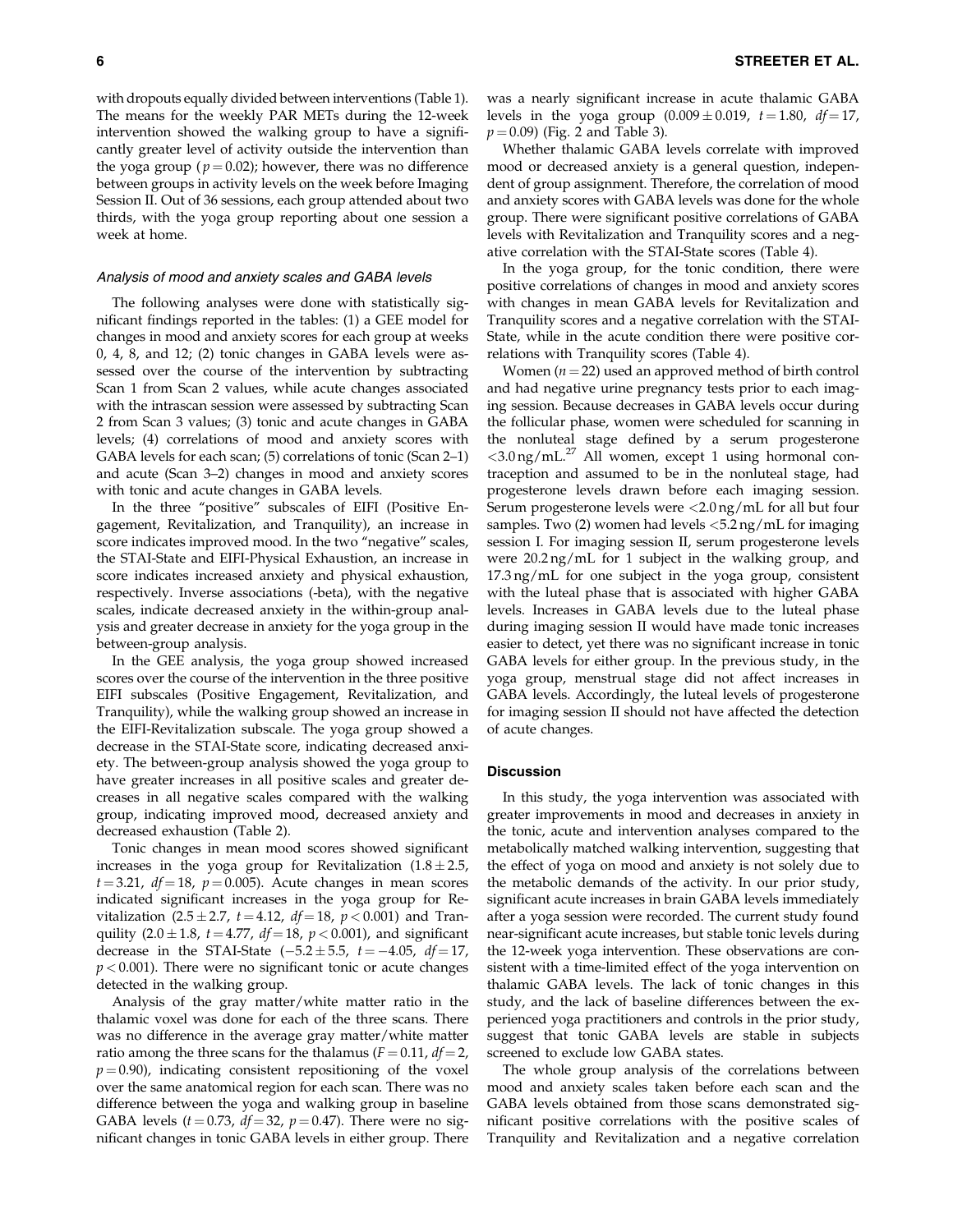with the STAI-State. To our knowledge, this is the first study to report a positive correlation between thalamic GABA levels and improved mood or decreased anxiety. The correlations between group changes in mood and anxiety scores and changes in GABA levels in the tonic and acute conditions suggest that increases in thalamic GABA levels are associated with improved mood and decreased anxiety. This is the first study to show that a behavioral intervention (i.e., yoga) is associated with a positive correlation between changes in thalamic GABA levels and improvements in mood and anxiety.

The use of METs controlled for metabolic demands of each intervention and allowed the activity level of the 2 groups (outside of the intervention) to be compared. The significantly greater level of physical activity outside the intervention in the walking group compared to the yoga group was not expected. The higher level of outside activity in the walking group could have contributed to the finding of smaller changes in mood and anxiety in the walking group, as the intervention may not have been a great enough physical challenge given the greater level of outside activity.

The small sample size in the yoga group where only a nearly significant increase in thalamic GABA levels was detected was a limitation, which was offset by the findings of significant correlations between GABA levels and mood and anxiety scores. In our previous study, the acute increase in whole-slab GABA levels in experienced yoga practitioners was 27% (published) and a 26% increase in thalamic GABA levels (unpublished), compared to a 13% thalamic increase seen in the current study of yoga-naïve subjects who were trained for 12 weeks.<sup>8</sup> This suggests that while subjects can be trained to practice yoga in a relatively short time with a measurable effect, the associated change in GABA levels may increase with experience.

The effect of the yoga intervention on GABA levels may be due to the ability of yoga practices to increase parasympathetic nervous system (PNS) activity.<sup>28–30</sup> In a study comparing Iyengar yoga to a walking control, the Iyengar yoga group showed greater increases in PNS activity.<sup>31</sup> Yoga techniques and vagal nerve stimulation (VNS) increase PNS tone by stimulating vagal afferents.<sup>1,32</sup> Studies suggest that the antiepileptic effects of VNS are largely mediated by widespread release of GABA.<sup>33</sup> Accordingly, the practice of yoga through stimulation of vagal afferents may result in the increase of brain GABA levels as seen in the yoga group.

#### **Conclusions**

The 12-week yoga intervention was associated with greater improvements in mood and anxiety than a metabolically matched walking exercise. This is the first study to demonstrate that increased thalamic GABA levels are associated improved mood and decreased anxiety. It is also the first time that yoga postures have been associated with a positive correlation between acute increases in thalamic GABA levels and improvements in mean scores on mood and anxiety scales. Given that pharmacologic agents that increase the activity of the GABA system are prescribed to improve mood and decrease anxiety, the reported correlations are in the expected direction. $34,35$  The possible role of GABA in mediating the beneficial effects of yoga on mood and anxiety warrants further study.

## Acknowledgments

We acknowledge the certified Iyengar yoga teachers without whom this project would not have been possible: Marysia Gensler, Annie Hoffman, Nancy Turnquist, and Lynnae Le-Blanc. Funding for this study was provided through NIH grants: 1R21AT004015 (CCS), DAO15116 (PFR), R01 1AA 015923 (DAC), M01RR00533 and Ul1RR025771 (General Clinical Research Unit at Boston University Medical Center).

## Disclosure Statement

Dr. Renshaw is a consultant for Novartis, Roche and Kyowa Hakko and received research support from GlaxoSmithKline and Roche. Dr. Ciraulo is a consultant for Novo Nordisk and received research support from Merck and Catalyst.

#### References

- 1. Khalsa S. Yoga as a therapeutic intervention: A bibliometric analysis of published research studies. Indian J Physiol Pharmacol 2004;48:269–285.
- 2. Craft LL, Landers DM. The effect of exercise on clinical depression and depression resulting from mental illness: A meta-analysis. J Sport Exercise Psychol 1998;20:339–357.
- 3. Yardi N. Yoga for control of epilepsy. Seizure 2001;10:7–12.
- 4. Brambilla P, Perez J, Barale F, et al. GABAergic dysfunction in mood disorders. Mol Psychiatry 2003;8:721–737.
- 5. Houser CR. GABA neurons in seizure disorders: A review of immunocytochemical studies. Neurochem Res 1991;16: 295–308.
- 6. Breier A, Paul S. The GABAa/benzodiazepine receptor: Implications for the molecular basis of anxiety. J Psychiatr Res 1990;24:91–104.
- 7. Schatzberg AF, Nemeroff C. Textbook of Psychopharmacology. 2nd ed. Washington, DC: American Psychiatric Press, 1998.
- 8. Streeter CC, Jensen JE, Perlmutter RM, et al. Yoga Asana sessions increase brain GABA levels: A pilot study. J Altern Complement Med 2007;13:419–426.
- 9. Jorm AF, Christensen H, Griffiths KM, et al. Effectiveness of complementary and self-help treatments for depression. Med J Aust 2002;176(suppl):S84–S96.
- 10. Jorm AF, Christensen H, Griffiths KM, et al. Effectiveness of complementary and self-help treatments for anxiety disorders. Med J Aust 2004;181(7 suppl):S29–S46.
- 11. Lawlor D, Hopker S. The effectiveness of exercise as an intervention in the management of depression: Systematic review and meta-regression analysis of randomised controlled trials. BMJ 2001;322:763–767.
- 12. Amin Z, Canli T, Epperson CN. Effect of estrogen–serotonin interactions on mood and cognition. Behav Cogn Neurosci Rev 2005;4:43–58.
- 13. First MB, Gibbon M, Spitzer R, et al. Structured Clinical Interview for DSM-IV Axis I Disorders, Research Version, Non-patient Edition (SCID-I/NP). New York: New York State Psychiatric Institute, 1997.
- 14. Sobell L, Sobell M. Timeline follow-back: A technique for assessing self-reported alcohol consumption. In: Litten R, Allen J, eds. Measuring Alcohol Consumption. Totowa, NJ: Humana Press, 1992.
- 15. Watson D, Clark L, Tellegen A. Development and validation of brief meaures of positive and negative affect: The PANAN scales. J Pers Soc Psychol 1988;54:1063–1070.